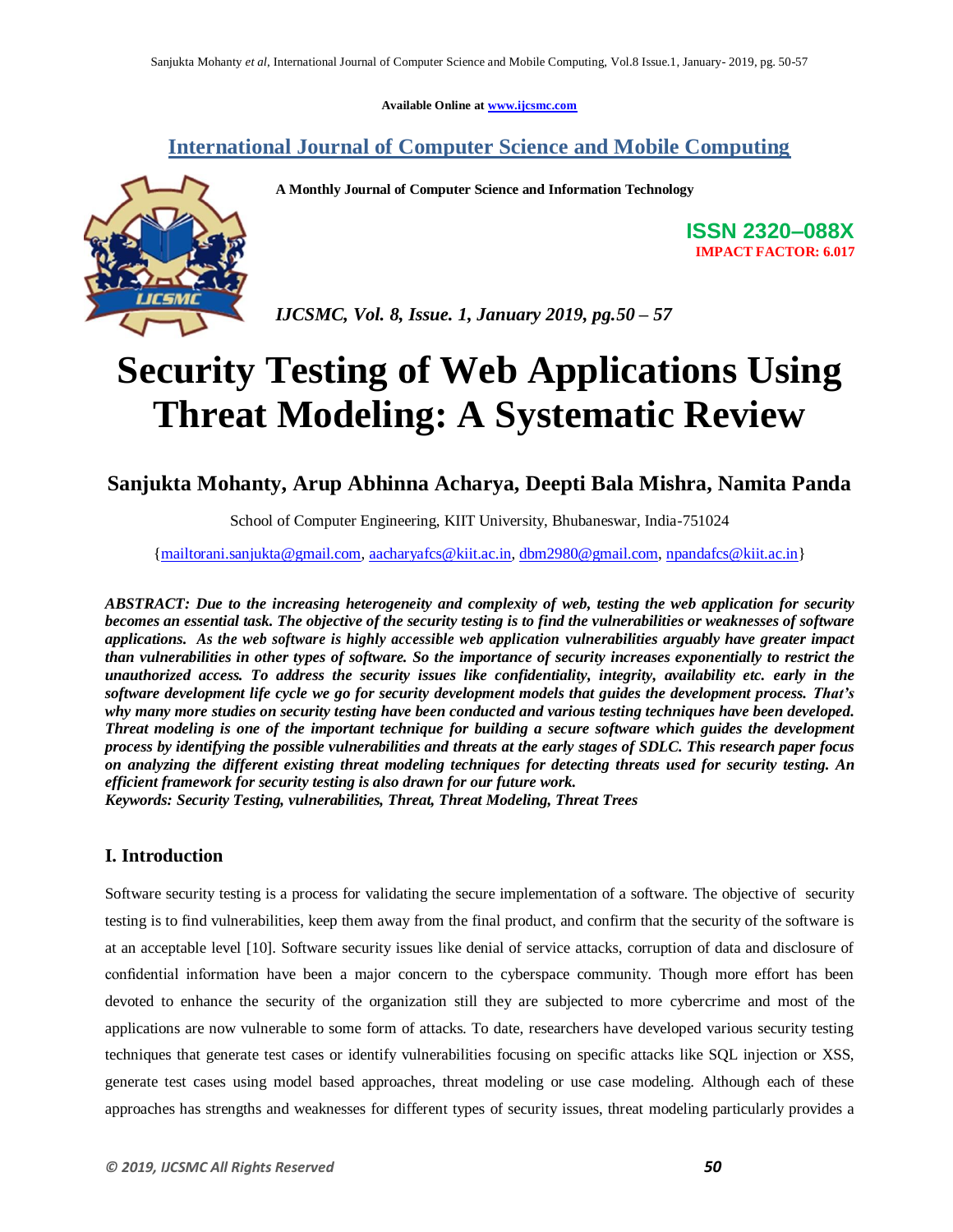systematic way to identify threats that might comprise the security. This approach can be used not only during software testing phase but also during software design and development phases for secure design and risk mitigation. Due to these advantages, a threat modeling approach has been a well-accepted practice by the industry [3].

Threat modeling is a method of identifying and documenting the security risk associated with an application. It identifies the critical assets of the system, analyze those and prioritize system vulnerabilities. It also helps in identifying the entry points and exit points of the system in advance during design phase so that there won't be any loopholes left for the attackers to compromise the system. Threat modeling must be addressed early in SDLC, so that organization might eliminate threats at a proper time and prevents it getting dissipated to the subsequent phases. During the design phase the designer must think in terms of the attacker's point of view, the possible assets that can be attacked, the ways by which those assets can be attacked are to be analyzed properly. After getting the various attack possibilities, a visualization diagram can be drawn with the available information by focusing on the ways by which an attacker could possibly attack the system. Most probably DFD or UML is the obvious choice for producing the attack visualization as well as data flow. DFD is preferred for structured programming and UML is used for object oriented programming. However researchers are focusing on the technique of making the visualization of DFD in UML. This might help in the developer to develop a secured code and tester tests the system in a more effective way to give a secured system [9]. In this article we have drawn a security framework where we have taken two UML diagrams like misuse case and misuse deployment diagram. From these two diagrams basic threats are identified. Than these threats are analyzed to determine detailed threats. Threat trees are built from the threats. After traversing the threat trees threat sequences are generated. Than we plan to optimize the test sequence by random test generation method.

The rest of the paper is organized as follows: section II describe the different threat modeling approaches. Comparative Analysis table of various threat modeling are described in section III and conclusion and future work are described in section IV.

#### **II. Different Threat Modeling Approaches**

#### *A. Generation of threat trees from DFD (Data Flow Diagram)*

Huang Song et al [1] proposed an approach where they generated test cases with three steps. Identify typical security defects, build threat trees from the defects, generate test cases. For revealing the typical security defects they have taken the DFD of a software (Logging on Process) . From the DFD they build threat trees as follows: (a) a typical security defect is selected as the root of the tree (b) typical security defect is analyzed: Analyze the direct condition of test that defect. That defect is marked as the father node, and all of its direct condition are regarded as its sub-node. (c) father node's type (AND/OR) is represented as the logic relationship with its sub-node. The sub-nodes whose father node's type is AND must be queued from left to right as the node events' order. (d) each sub-node is decomposed if possible in to father and it's sub-node and process it as step b. Then repeat step a to step c until all sub-nodes cannot be decomposed or needn't be decomposed. In their research they have analyzed some defects but elaborately described about SQL injection defect and build a threat tree for the same. After the threat tree is built, the test sequence is generated by traversing through it. A threat tree traversal algorithm (Tri-T algorithm) based on depth-first search is used to generate test case. Aaron Marback [2] et al designed a technique that finds the test cases from design components.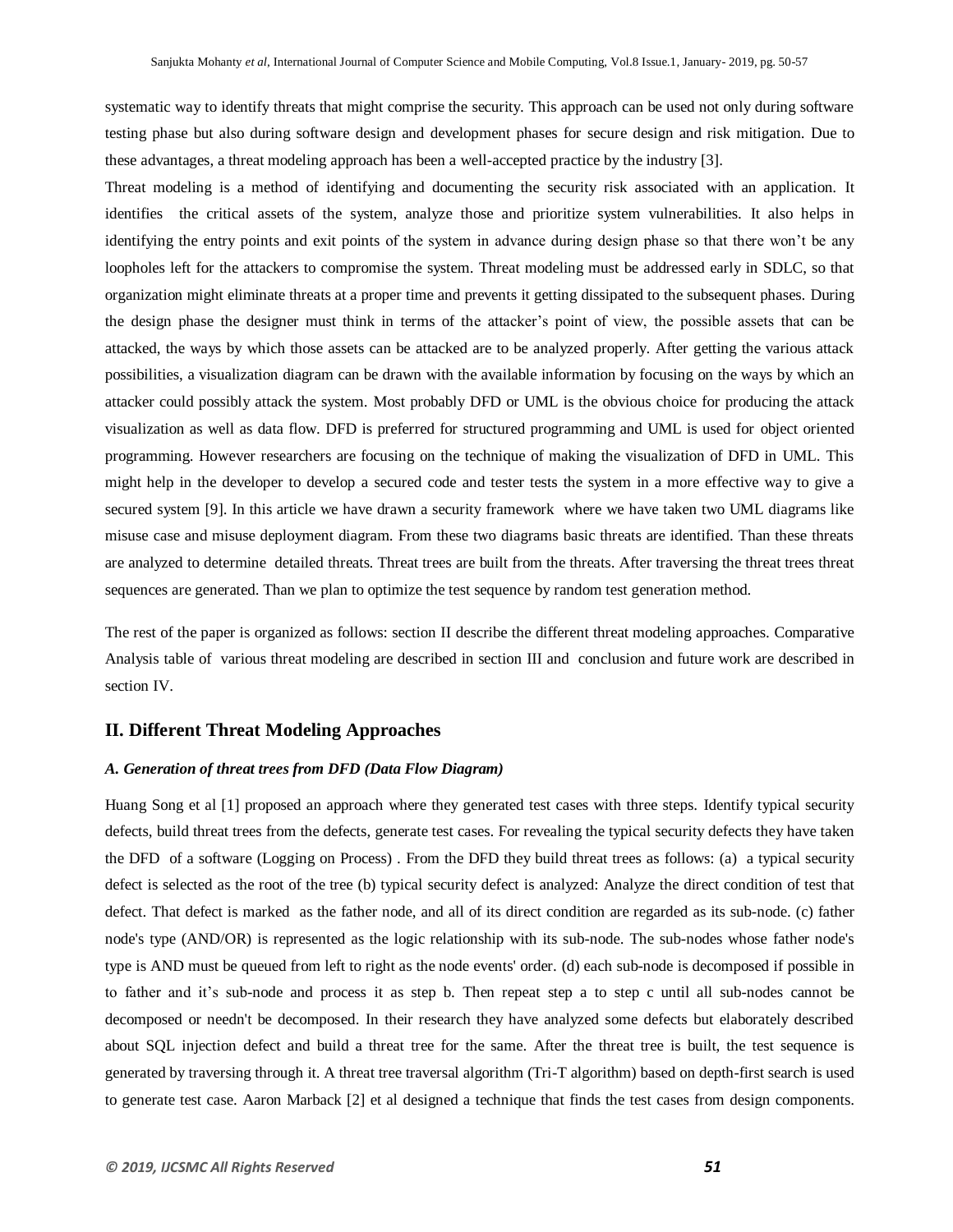They developed a security testing techniques which not only generate test cases but also make executable test cases. Threat modeling consists of the following four steps. First, the application is decomposed into different components then it is represented in terms of data flow diagrams (DFDs). Second, the identified components/assets are represented as threat targets then threats are identified according to the STRIDE category and threats are modeled using threat trees. Third, the risks of the threats are evaluated using the DREAD method and threats are ranked by descending order of security risks. They have taken a case study of osCommerce and for it they have identified five threat trees and presented only three out of these five threats. The five threats are as- a data modification threat, an user credential disclosure threat, an SQL injection threat, a cross site scripting threat, a multiple log in attempt threat. They have developed a technique that: (1) With the help of Microsoft Threat Modeling Tool they created threat trees and analyzes the same. (2)They put the relevant data into a tree data structure. (3) Traverse this tree data structure to generate valid test sequences (3) A mechanism is provided to map actions in the test sequences to the applicable tests (4) An executable test script is generated for every test sequence (5) an input specification is provided for every test script and (6) test inputs are generated including valid and invalid inputs. Aron Marback et al [10] designed a threat model-based security testing approach that automatically generates security test sequences from threat trees and transforms them into executable tests. The security testing approach they considered consists of three activities: 1. building threat models with threat trees 2. Generating test sequences from threat trees 3. Creating executable test cases by considering valid and invalid inputs. They have presented two real-world web applications of osCommerce (a web-based storefront and shopping cart application) and Drupal to evaluate the effectiveness of security testing approach. Through the threat modeling process they have identified 13 threats for the osCommerce application and presented only six out of these 13 threats. The six threats are 1) Hijacking a user's session ID. 2) Stealing user information with SQLinjection 3) Multiple login attempts 4) Data modification. 5) Denial of service using local resources. 6) User data disclosure. After developing threat trees, they generated executable test cases from them. To do this, they implemented a test generation technique that (1) imports threat trees created using the Microsoft Threat Modeling Tool and creates test sequences; (2) provides a graphical interface so that testers map events (gathered from the threat trees) in the test sequences to the applicable unit tests; (3) adds input parameters to test sequences; (4) generates test inputs including valid and invalid inputs; and (5) generates test scripts that execute all test sequences with assigned input values.

#### *B. Generation of threat trees from UML diagrams*

#### *i. Threat modeling with UML misuse case and activity diagram:*

Inger Anne Tondel et al [3] presented an approach where both the misuse cases and attack trees are linked together to build a high-level view of the threats. Further, they addressed the links to security activity descriptions in the form of UML activity graphs which can be used to describe mitigating security activities for each identified threat. Their approach mainly traced software functionality to threats. Misuse cases are an extension of UML use cases in order to specify functionality that is not wanted in a system. Their purpose is to provide support for eliciting security requirements. As an addition to showing regular actor/use case relations, misuse case diagrams can model threats (misuse cases) that threaten use cases, and countermeasures that mitigatethese threats. The attacker is represented as a misuserthat initiates the misuse cases, either intentionally or inadvertently. Attack trees aim at modeling security threats by focusing on the attackers and the different ways they may try to attack systems. Then, based on this knowledge, system developers are more likely to design countermeasures that are able to hinder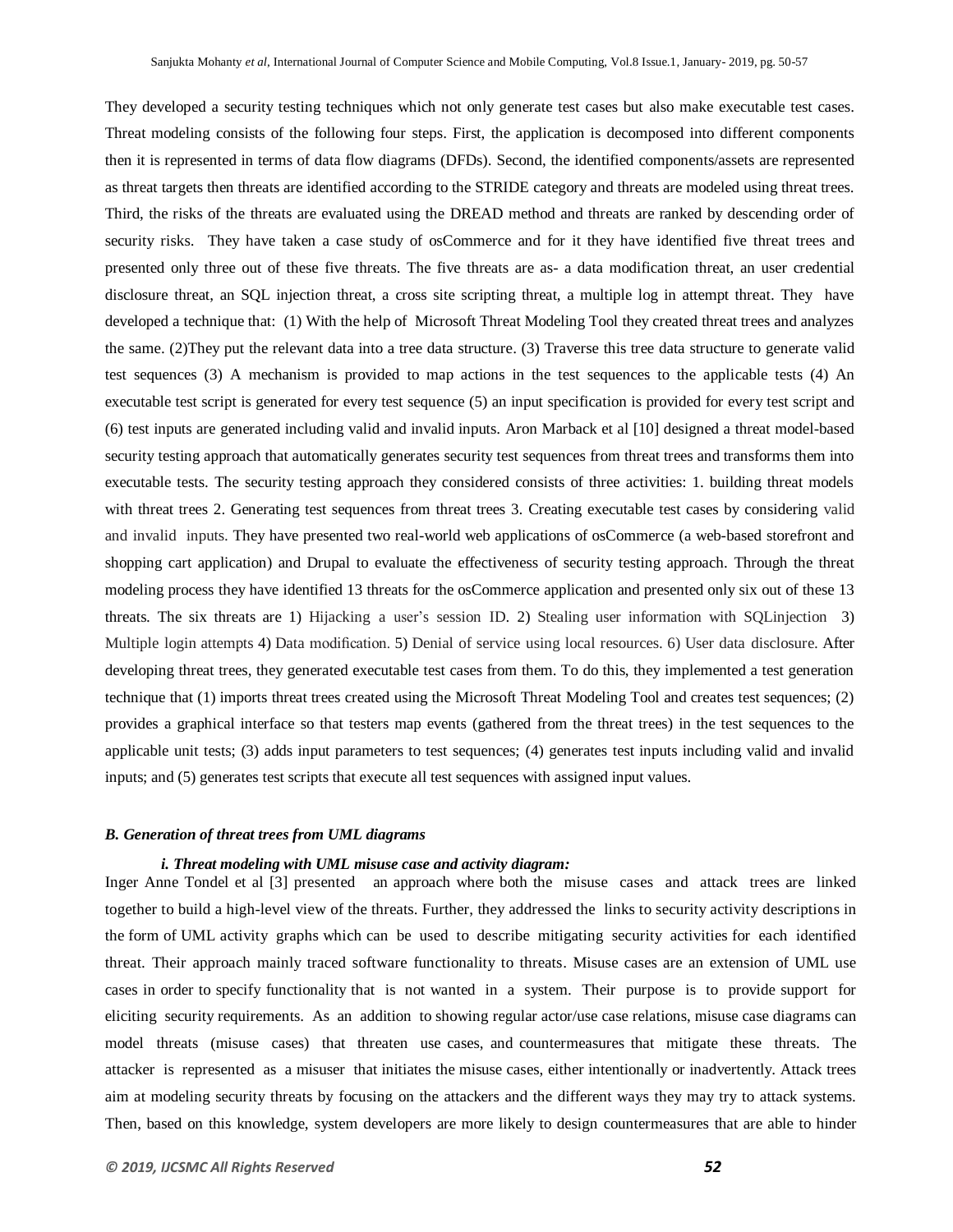these attacks. In their approach misuse case diagrams give an overview of threats towards an application and the other model types provide more details on threats and countermeasures. Fabricio A. Braz et al. [4] proposed an approach which employed two things: identification of system threats and determination of policies to stop or mitigate their effects. For this, first they have investigated the flow of events in a use case or group of use cases to expose the related threats and from the threats security use cases are determined then they selected an appropriate security policies to mitigate the identified threats. They also improved the ways to find the policies to control these threats and map the policies to security patterns.

#### *ii. Threat modeling with UML sequence diagrams:*

Linzhang Wang et al. [5] developed a threat model-driven security testing technique which identify the undesirable threat behavior at runtime. Threats are modeled with UML sequence diagrams. From a design-level threat model they extract a set of threat traces, each of which is an event sequence that should not occur during the system execution. They establish a linkage between models, code implementations, and security testing which are extended to form a systematic methodology that can test certain security policies. A UML sequence diagram is used to model the behavior of the system by representing the realization of a use case scenario. It identifies the objects and classes involved in the scenario and the sequence of messages exchanged between the objects in order to realize the behavior of the scenario. UML sequence diagrams are exploited to describe the interactions an intruder would go through to misutilise the system, resulting in a threat. The threat scenario is represented by a sequence of message exchanges. A message sequence is a path from the first message to the last message in the sequence diagram. They applied the grey-box coverage criteria to the sequence diagram to get the paths, each of which represent an independent threat scenario. In this paper, they focused on message exchanges via procedure calls. A threat model represented by a sequence diagram (*SDTM*) consists of a tuple of (*O,M,E*) where O is a finite set of objects , E is a finite set of events and M is a finite set of labeled messages. By traversing the possible paths of the sequence diagram, they got the message sequences. Each message sequence represents a single scenario of the threat model. First, message sequences are developed from the threat models than the threat traces are derived from each message sequence. Second, track the threat scenario depicted in the threat model in a running program. Third, to exercise the program under test more thoroughly, the random testing method is applied. After they get the input parameters and their corresponding domain, a large amount of test cases can be created, and arranged into a data pool. Fourth, they recompile the instrumented code, and design a test driver to input test execution with random test data. The runtime execution traces are recorded into a trace file. Last, the runtime execution traces are matched with the threat traces in order to determine whether the threat is still existing.

#### *iii. Threat modeling with UML deployment diagrams:*

Susan J. Lincke et al. [6] considered deployment diagram for analyzing security threats because it provides a single eye view of possible security attacks and the security defenses to mitigate them. This technique can be used in more than software development, since it may be used in audit, testing, security planning, and security education. They have employed the Misuse Deployment Diagram to sketch the implementation of a single application or service with it's software and hardware application and security components. It is a useful system design phase, where functions of the software are allocated to hardware, software and software components. A preliminary MDD is needed in the requirements phase where major attacks are addressed. It doesn't replace other UML security diagrams, but is enhanced by them and provides a single –picture overview of the security system. They have presented a Web Registration Case Study in which in the initial stages, email addresses are collected from users at presentations. The users were then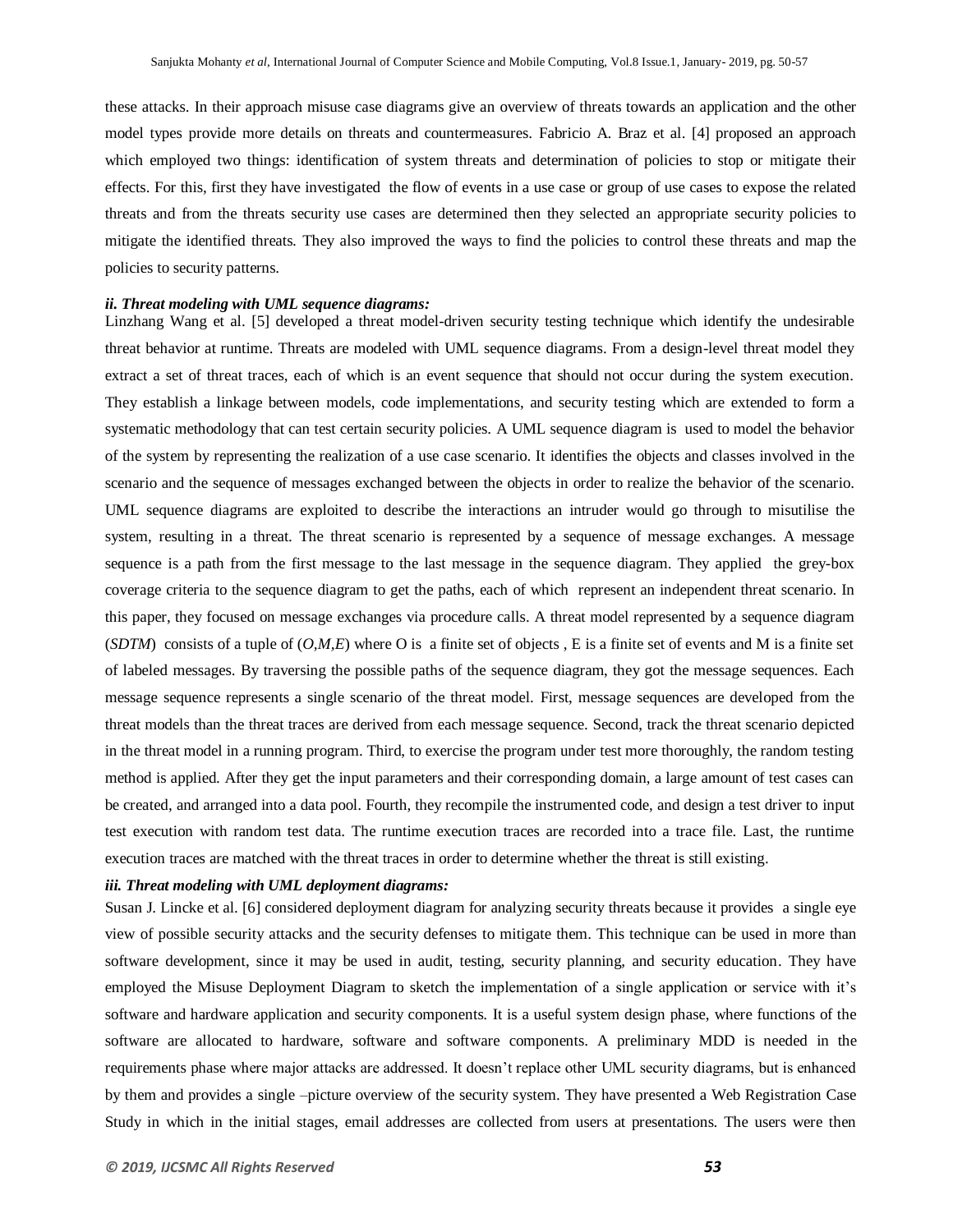emailed a link to the website where materials could be obtained. Feedback was collected annually. Biswajit Ghosh et al [7], proposed an approach on client-server based application where they have used misuse cases and misuse deployment diagram to detect the possible threats. After analyzing the detailed threats they have created the threat trees and derive the test sequences by traversing the threat trees. They have taken an example of a blog site to show how their approach works. The blog site consists of few of the following requirements and features. Every user needs to register to the website before he or she can see the available posts and contents of the site. Users can manage his or her account such as change password and personal details. Users can post or upload videos, images etc. that other users can see. Admin can delete any post that other users have uploaded if found inappropriate. Based on these features they developed Misuse deployment diagrams and Misuse cases of the system for understanding the security risks.

*Step 1:* Constructing Misuse cases and Misuse deployment diagrams.



Fig.1 A Misuse Deployment diagram showing an overall view of the blog site

From these diagrams the possible basic threats are identified like- a) Authentication attack. b) Upload malicious content. c) Denial of service. d) Stealing information.

*Step 2:* Analyze threats to determine detailed threats. *Step 3:* Construct threat trees.

#### **a) Authentication Attack:**

i) SQL injection



Fig. 2 Threat tree of SQL injection attack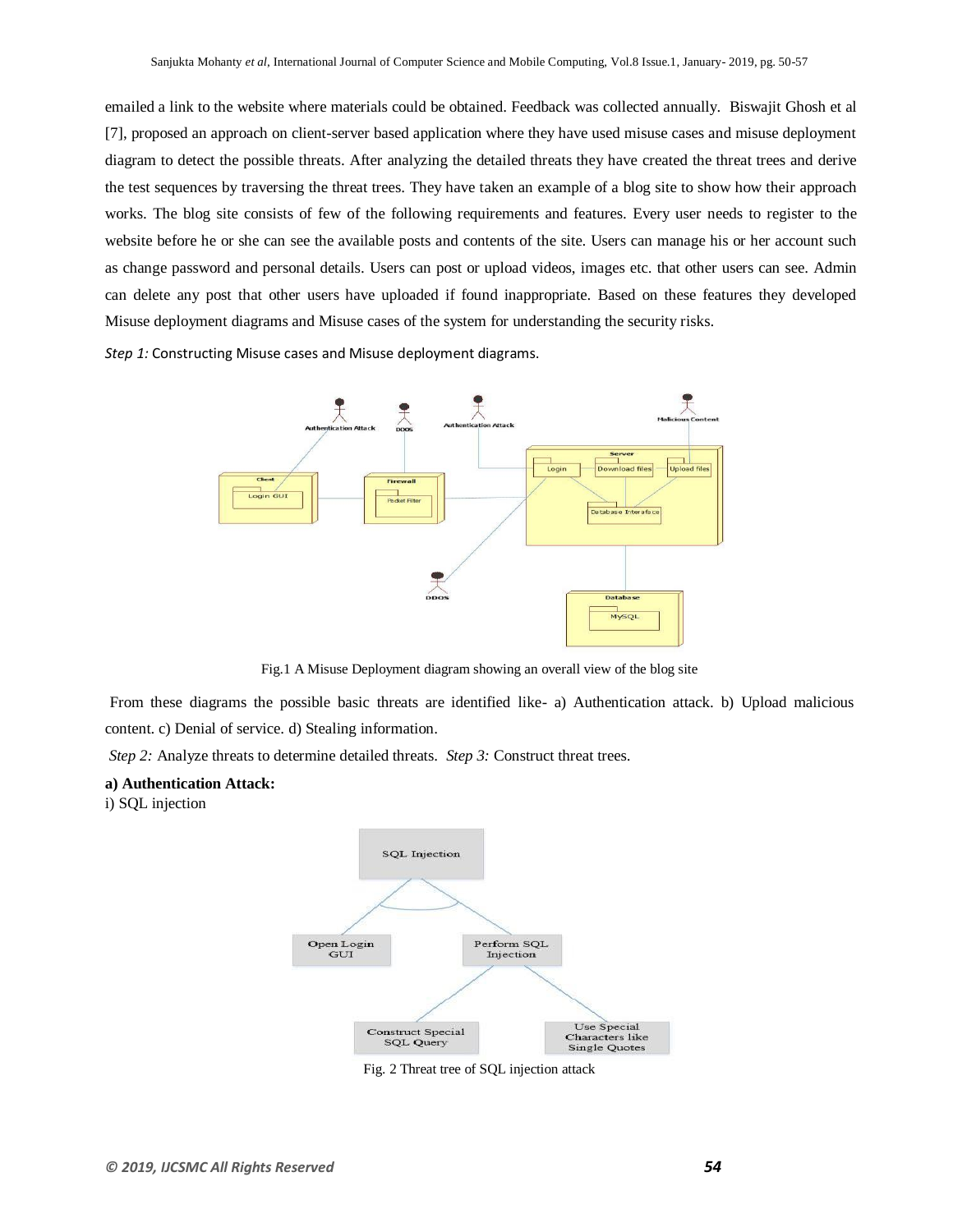#### **b) Upload Malicious content Attack:** i) XSS attack



Fig. 3 Threat tree of XSS attack

*Step 4:* Generating test sequences from threat trees. Threat trees are traversed using algorithm called Tri-T which is

proposed by Huang Song et al [1] and the results are

a. Authentication attack: SQL Injection  $\rightarrow$  Open Login GUI  $\rightarrow$  Construct special SQL query.

b. Authentication attack: SQL Injection  $\rightarrow$  Open Login GUI  $\rightarrow$  Use special characters like single quote.

## **III. Comparative Analysis**

We have studied several research articles related to threat modeling techniques of security testing and after analyzing their techniques we have observed the number of threats identified by each article and given a brief evaluation in Table I. Comparative analysis.

| Sl.No. | <b>Authors</b>               | <b>Techniques Used</b>                          | <b>Test</b>                                                                           | <b>Results</b>                                                                                                                                                                                |
|--------|------------------------------|-------------------------------------------------|---------------------------------------------------------------------------------------|-----------------------------------------------------------------------------------------------------------------------------------------------------------------------------------------------|
|        |                              |                                                 | <b>Application</b>                                                                    |                                                                                                                                                                                               |
| 1.     | Linzhang et<br>al.[5],2007   | UML sequence diagram                            | <b>ATM</b>                                                                            | Presented one threat scenario i.e<br>unauthorized access.                                                                                                                                     |
| 2.     | Fabricio et<br>al.[4], 2008  | <b>Activity Diagram</b>                         | Open<br>Account<br>and<br>Money<br>Transfer<br>module<br>of<br>Finance<br>application | Modeled 8 threats also presented a<br>security policy.                                                                                                                                        |
| 3.     | Aron et al.<br>$[2]$ , 2009  | Threat Trees.                                   | osCommerce                                                                            | 2. Identified 5 threats. Out of 5<br>threats 3 threats are represented.                                                                                                                       |
| 4.     | Huang<br>et<br>al. [1], 2010 | Threat Trees, Tri-T algorithm(based<br>on DFS)  | Log In process<br>of Registration<br>module                                           | Identified 5 threats<br>like: SQL<br>injection,<br>Meta<br>character,<br>Authentication,<br>Improper<br>error<br>Described<br>handling,<br>CSS.<br>elaborately about SQL injection<br>threat. |
| 5.     | Inger et al.<br>[3], 2010    | Misuse case, Attack Trees, Activity<br>diagram. | <b>SHEILD</b><br>repository                                                           | Presented the threats of CSS along<br>with it<br>also<br>provides<br>some<br>countermeasures to mitigate the<br>threats.                                                                      |
| 6.     | Susan<br>et<br>al.[6], 2012  | Misuse case diagram, Deployment<br>diagram      | Web<br>Registration                                                                   | Provides<br>threats<br>like<br>DDOS,<br>spoofing, SQL injection and CSS<br>both in client side and server side<br>applications.                                                               |

Table I. Comparative Analysis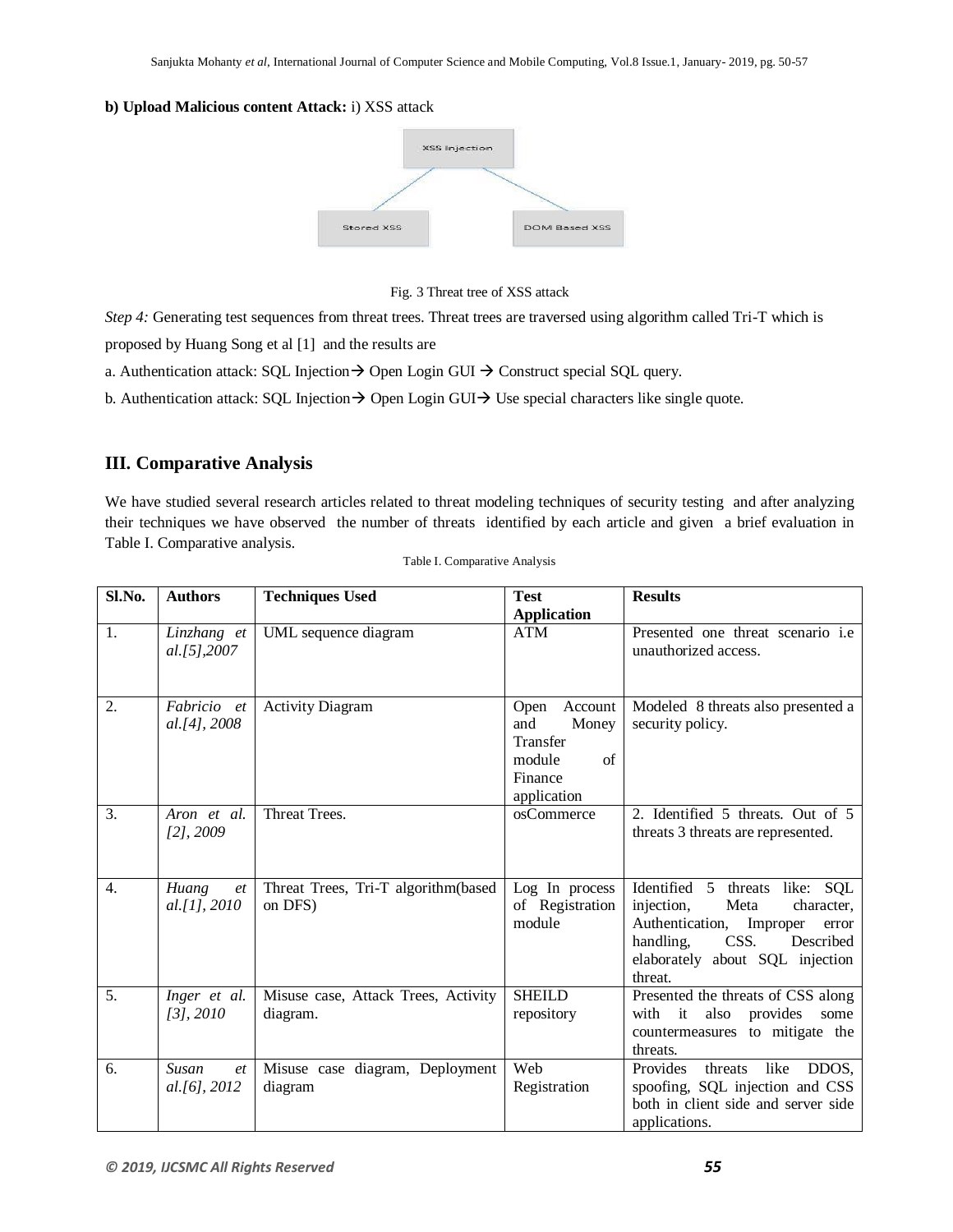| 7. | Aron et al.<br>$[10]$ , 2013 | Trees.<br>Threat<br>Test<br>sequence<br>generation algorithm based on BFS. | osCommerce.<br>Drupal                 | 1. Identified 13 threats and out of it<br>six threats presented.                                                                                                                    |
|----|------------------------------|----------------------------------------------------------------------------|---------------------------------------|-------------------------------------------------------------------------------------------------------------------------------------------------------------------------------------|
| 8. | Biswajit et<br>al.[7], 2014  | Misuse case diagram, Deployment<br>diagram, Threat Trees.                  | Client-Server<br>based<br>Application | Identified 8<br>threats like SOL<br>injection, Usrename & Password<br>Enumeration, Bruteforce attack,<br>XSS, DDOS attack, Stealing<br>information, Evesdropping, Steal<br>cookies. |

### **IV. Conclusion and Future Work**

We have gone through several research articles relating to security testing using threat modeling where DFD or UML is the obvious choice for generating the attack visualization as well as data flow. By using DFD or UML different threats are identified and then represented using threat trees. Here we have proposed a security framework based on the research of Ghosh et al.[7] which is diagrammatically represented in Figure 4. where basic threats are identified from the misuse case and misuse deployment diagram then all possible types of threats are analyzed. After the creation of respective threat trees different test sequences are derived then we will apply a random test generation technique to optimize the test sequence which can be able to provide a possible attack path or a threat scenario.



Fig 4. Security framework.